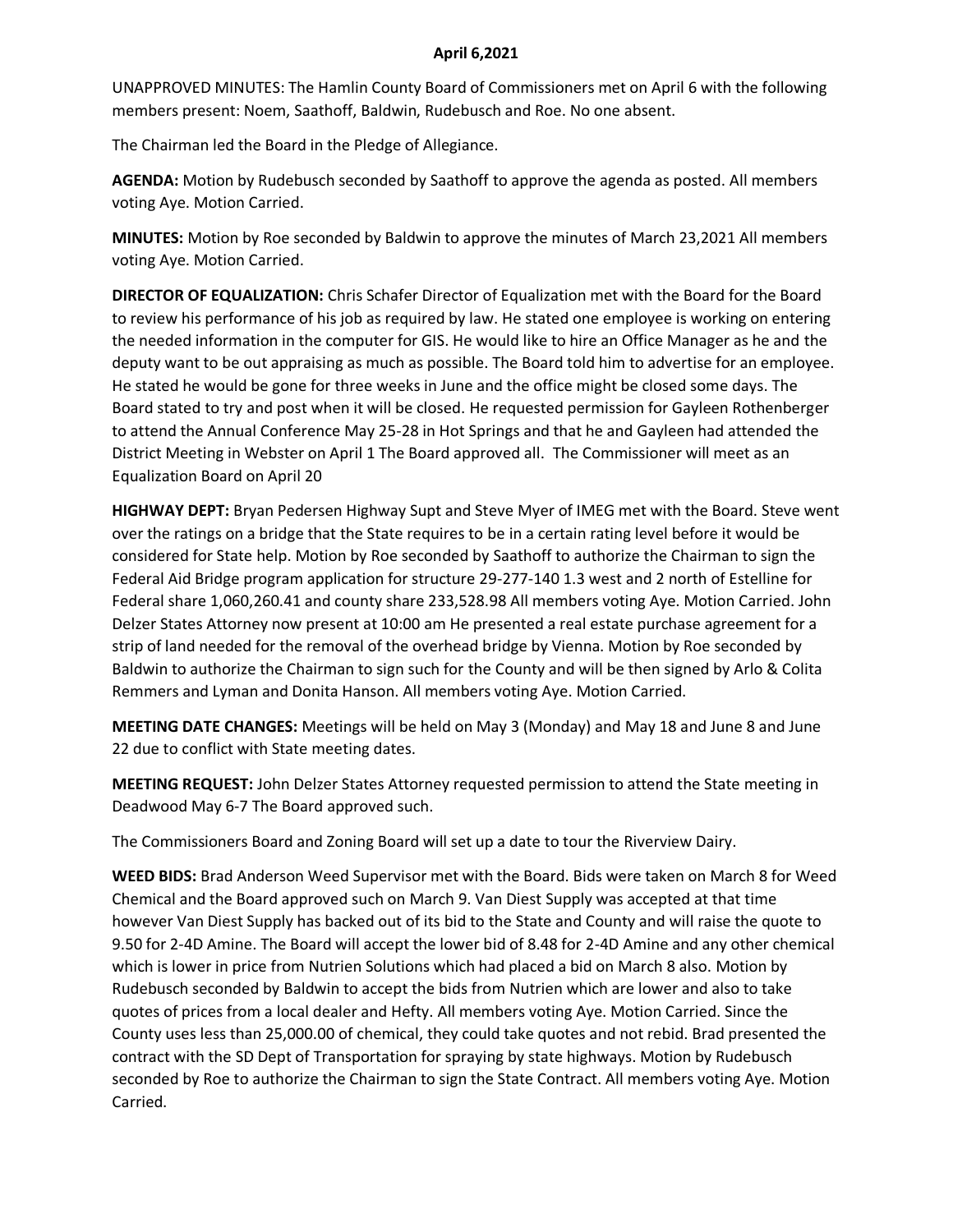**SHERIFF DEPT:** Tayt Alexander Deputy Sheriff met with the Board . He stated the new Highway Safety grant is coming out and he would like to apply for it. The federal share which would be sent to the county is 15,500.00 and local match would be 3875.00 which comes from the salaries already being paid. Motion by Baldwin seconded by Roe to allow him to apply for such grant. All members voting Aye. Motion Carried.

**PUBLIC COMMENT:** No public comment was heard at this time.

**FUEL QUOTES:** April 5,2021 in Hazel Diesel Hamlin Co Farmers Coop 2.25 Farmers Union 2.23 Quotes do not contain certain taxes.

## **AGROPUR RESOLUTION:**

Motion by Saathoff seconded by Rudebusch to pass the following RESOLUTION No 2021-2 Hamlin County Commission: whereas, Agropur Inc desires to establish a solid waste facility for the purpose of solid waste management; and WHEREAS, Hamlin County has approved siting the proposed facility; and WHEREAS, the siting of this proposed facility is not in conflict with any established zoning laws or ordinances; and WHEREAS, Agropur Inc. has filed a solid waste application with the SD Dept of Environment and Natural Resources (DENR) and WHEREAS, DENR has reviewed that application to determine that the facility can be operated within the South Dakota laws and regulations; and WHEREAS DENR has recommended the approval of the permit with conditions adequate to safeguard the environment; and WHEREAS, the Board of Minerals and Environment will review, modify, approve or deny the permit if the tentative recommendations and/or conditions of the permit are contested by any interested party; and WHEREAS, the County Commission of Hamlin County is required by South Dakota law SDCL 34A-6-103 to approve of a solid waste facility prior to the issuance of a solid waste permit; IT IS THEREFORE RESOLVED that the County Commission of Hamlin County hereby approves construction and operation of the proposed facility to be operated under the terms of a solid waste permit to be issued by the Board of Minerals and Environment;

APPROVED this 6th day of April 2021 by the Hamlin County Commission in regular session at Hayti SD

Douglas Noem Chairman of the Board

ATTEST: Dixie Opdahl Hamlin County Auditor

**SURPLUS PROPERTY:** Motion by Rudebusch seconded by Roe to surplus a Hoover Carpet Cleaner to be destroyed and no longer useable and to surplus 4 metal desks with wooden tops and a Gary steelmaster small filing cabinet from the Sheriffs Office and no longer useable. All members voting Aye. Motion Carried.

**911:** The Board reviewed the first quarter report for 911 calls in the County. Hamlin County had 236 calls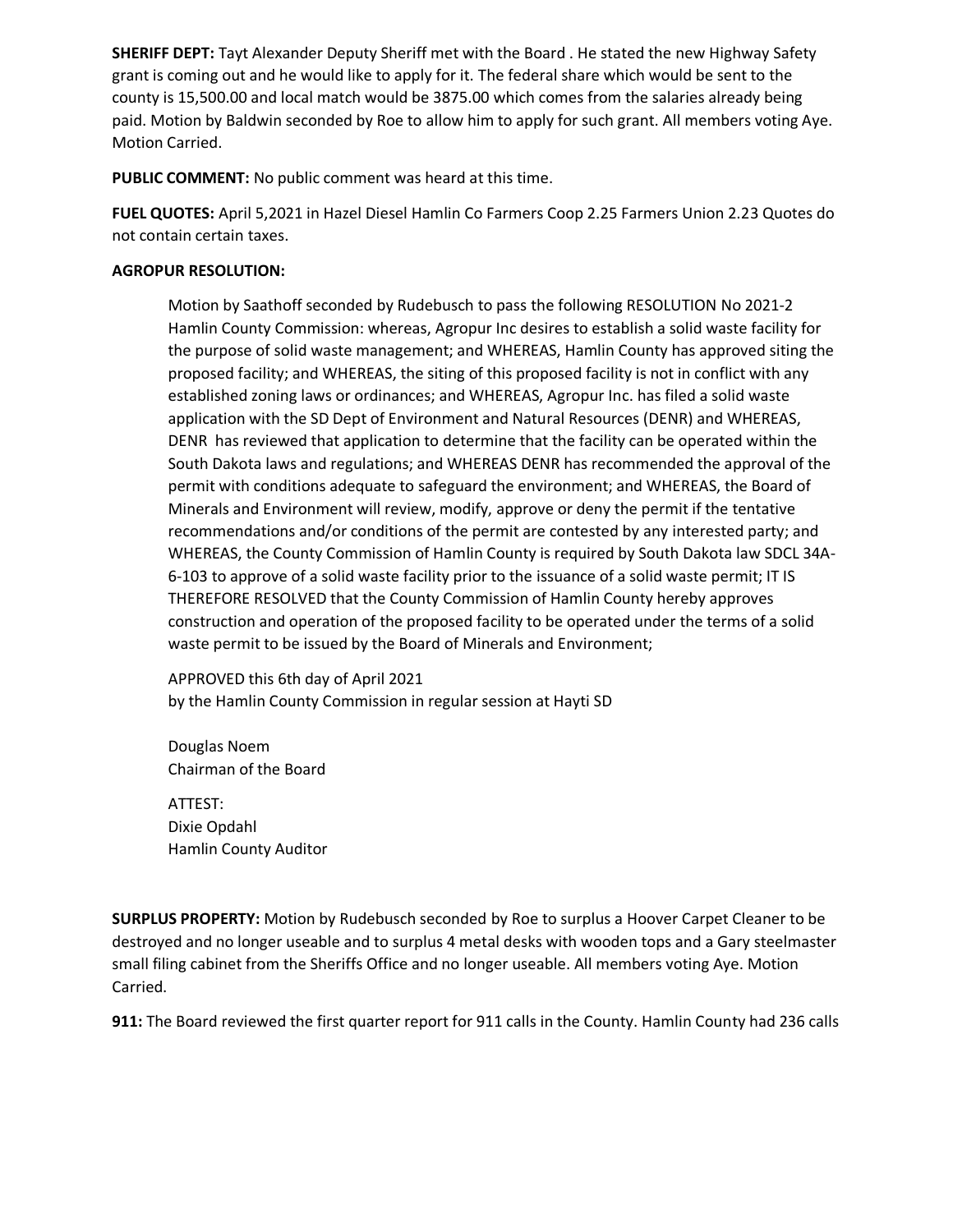## **CLAIMS PAID:**

COMMISSIONERS: Jay Baldwin mileage 10.92 Dakotan publishing 378.38 Hamlin County Publishing 815.42 Leland Roe mileage 16.80 Douglas Noem mileage 37.80 Randall Rudebusch mileage 28.56 Larry Saathoff mileage 35.28 Total Gross salaries for complete dept 5100.00 benefits 1209.92 Total Commissioners expense 7633.08

COURT: Carmen Bremmon interpretor fees 350.00 mileage 42.00 Dakota Data Shred supp 31.77 Dakota Forensic consulting witness 4000.00 Total Court expense 4423.77

AUDITOR: ITC phone 51.77 PMB state access 19.83 Total gross salaries for complete dept 4775.39 benefits 365.33 Total Auditors expense 5212.32

TREASURER: Dakota Data Shred rental 31.79 ITC phone 98.17 Jurgens Printing supp 129.00 PMB state access 19.83 Total gross salaries for complete dept 9163.70 benefits 2512.75 Total Treasurers expense 11,955.24

POSTAGE COPIES: Office Peeps copy machine maint 47.20 supp 10.73 Quidient postage meter rental 170.60

STATES ATTORNEY: Delzer Law Secretary 750.00 ITC phone 86.81 Total gross salaries for complete dept 5255.00 benefits 1555.06 Total States Attorney expense 7646.87

COURT APPOINTED ATTORNEY: Bratland Law 1624.80

COURTHOUSE MAINT; Brians Glass door repairs 225.15 Bass Sanitation quarterly garbage serv 197.50 Culligan Water 103.25 Hayti Town water & sewer 40.50 Hillyard Supp 464.14 Equipment 2777.84 ITC internet 43.09 Menards supp 264.13 Star Laundry floor mats 180.95 Trugreen supp 48.00 Wal Mart supp 219.22 Total gross salaries for complete dept 3052.00 benefits 1381.47 Total Courthouse Maint expense 8997.24

DIRECTOR OF EQUALIZATION: ITC phone 139.69 SDAAO Registration 200.00 Total gross salaries for complete dept 8868.04 benefits 2407.12 Total Director of Equalization expense 11,614.85

REGISTER OF DEEDS: ITC phone 57.02 Microfilm Imaging rental 347.00 PMB state access 19.84 Total gross salaries for complete dept 5922.96 benefits 808.49 Total Register of Deeds expense 7155.31

ANIMAL BOUNTY: Dempster Township gopher bounty 44.00

VETERANS SERVICE Total gross salaries for complete dept 950.00 benefits 129.70

SHERIFF: Americinn lodging 231.00 Dakota Data Shred supp 31.77 Farmers Union gas 161.48 Hamlin Co Farmers Coop repairs 54.00 supp 50.00 gas 689.97 ITC phone 218.71 Menards supp 35.97 Northern Safety Tech Equipment 1583.75 S&S Auto repairs 1443.71 SD DOT gas 658.05 total gross salaries for complete dept 24,369.93 benefits 7234.83 Total Sheriffs expense 36,763.17

NURSE: Total gross salaries for complete dept 990.00 benefits 782.98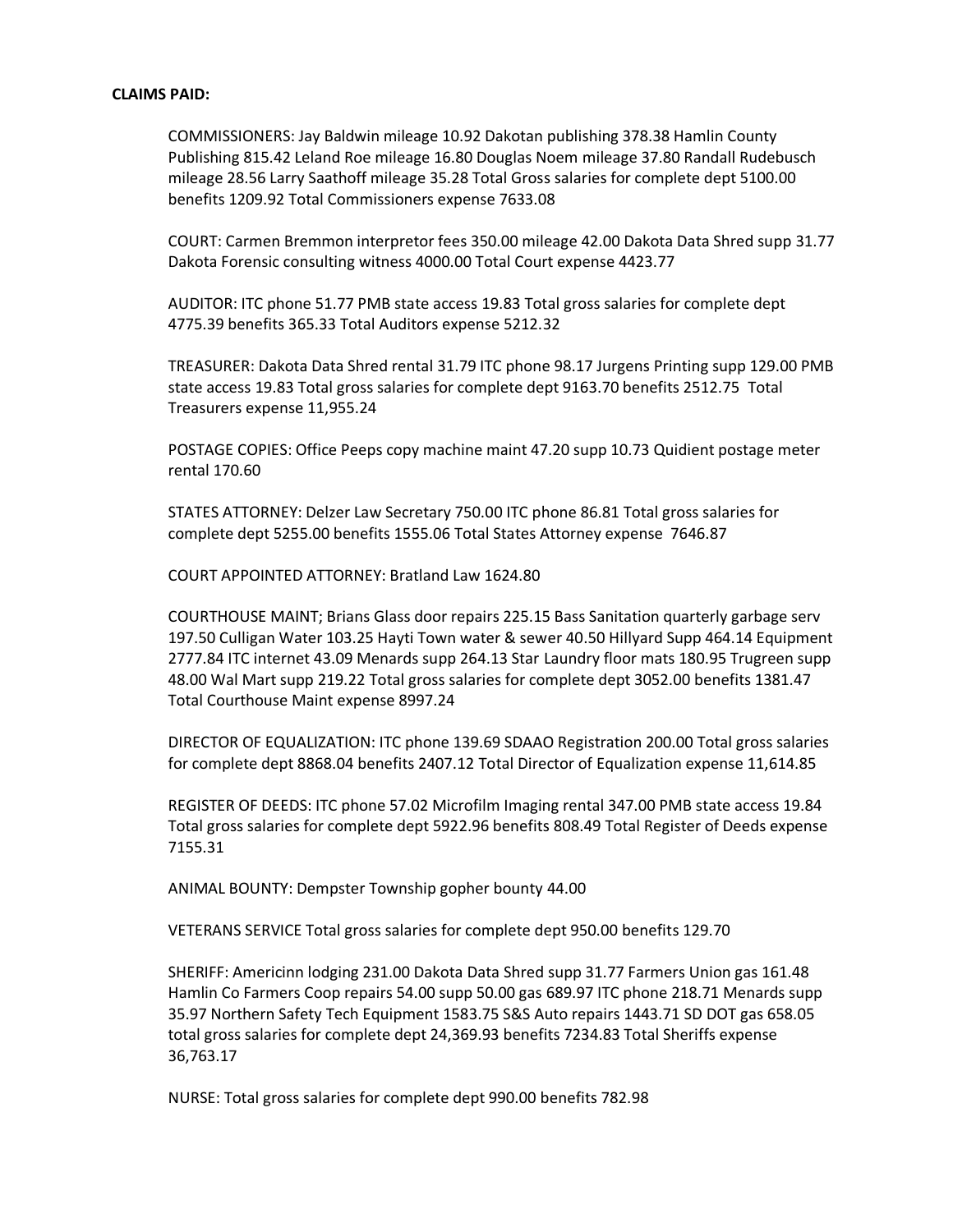JAIL: Codington County Jail 1190.00 Prairie Lakes blood tests 255.00 POOR: Codington County prisoners medicine 166.23

LIEAP: Interlakes Community worker 336.33 ITC phone 54.22

AMBULANCE: Bound Tree Medical Estelline Ambulance 212.53

MENTAL HEALTH CENTER: Human Service Agency quarterly payment 1250.00

RECREATION: Wesley Grantham Hayti Recreation 500.00

EXTENSION: ITC phone 99.67 Hayti Postmaster supp 12.00 Total gross salaries for complete dept 3053.00 benefits 1052.94 Total Extenison expense 4217.61

WEED: Dakotan publishing 63.38 Roger Greenfield mileage 14.28 H-D Electric Util 151.05 ITC phone 94.67 Runnings supp 36.99 Gene Sauder mileage 14.28 Eric Smith mileage 5.04 Warne Chemical Equipment 2131.00 Total gross salaries for complete dept 3346.00 benefits 1123.50 Total Weed expense 6980.19

ZONING: Dakotan publishing 52.73 Robbie Fedt mileage 10.92 Hamlin County Publishing 85.60 ITC phone 53.77 Richard Wiarda mileage 7.56 Scott Popham mileage 6.71 Total gross per diem 875.00 benefits 70.81 total zoning expense 1163.11

ROAD: Auto Value supp 369.60 parts 47.66 Brock White roadsaver sealant 7299.50 Bryant City Util 22.14 Bass Sanitation quarterly garbage serv 197.50 Duininck hot mix 351.00 Estelline City Util 50.53 Farmers Union supp 5.18 Farnams parts 48.49 H-D Electric Util 758.71 Hamlin Co Farmers Coop supp 100.54 Fuel 3512.50 parts 12.99 Hamlin Building Center supp 6.99 Hayti Town Util 47.50 ITC phone 144.74 J&L Welding parts 316.79 Ottertail Power Util 53.91 SD DOT repairs -marking pavements 14,860.56 State Treasurer excise tax 19.54 True North Steel culverts 553.50 Wheelco parts 608.14 AT&T cell phone 73.01 Total gross salaries for complete dept 37,378.50 benefits 12,537.05 Total Road expense 79,303.56

911:H-D Electric towers elec. 111.03 Hamlin Co Farmers Coop 6.98 gas 35.51 ITC trunking charge 374.33 Watertown City fees collected sent to them 4476.59 Total 911 expense 5004.44

AG BUILDING: Hayti Town water & sewer 40.50 Hillyard supp 112.38 ITC phone 84.42

EMERGENCY & DISASTER: Hamlin Co Farmers Coop repair 97.75 supp 3.75 Gas 73.15 ITC phone 159.39 Two Way supp 144.98 AT&T cell phone 50.43 Total gross salaries for complete dept 5175.00 benefit 569.86 Total Emergency & Disaster expense 5274.31

DOMESTIC ABUSE: marriage licenses and divorce fees 245.00

M&P FUND: Microfilm Imaging Register of Deeds rental 245.00

WIC: Total gross salaries for complete dept 1988.00 benefits 259.25

BOOKMOBILE: Total gross salaries for complete dept 4274.10 benefits 475.13